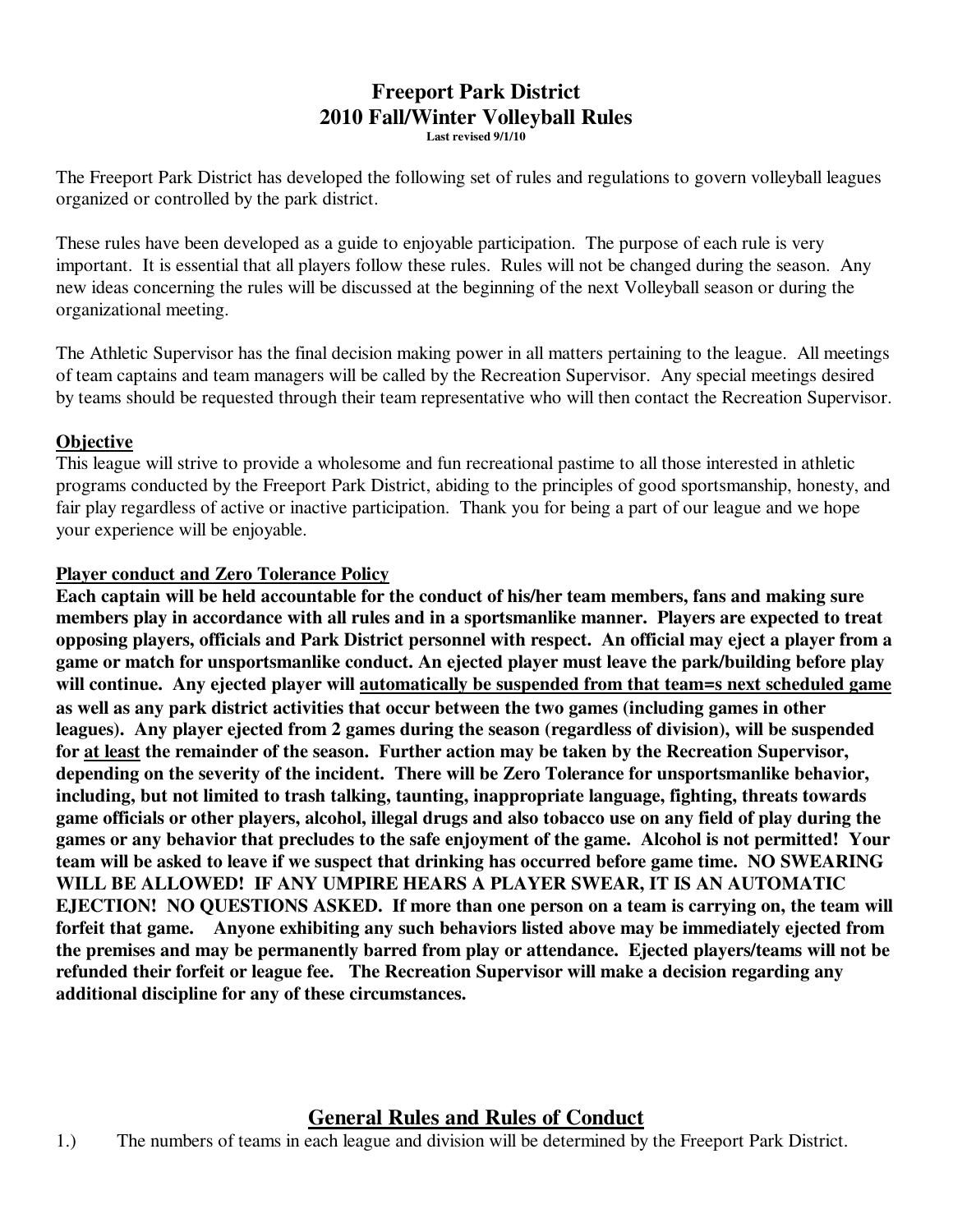2.) Before participating, each player must fill out the roster form completely, sign the waiver, and pay any non-resident fees that are due. If this is not completed the player is ineligible and teams will receive a loss for any game in which ineligible players participate. Team captains are responsible for the age requirement of the league and roster additions. The team captain must submit the required information for each member of his/her team on the roster. Captains must check with team members, before signing, to see if they have already signed to play on another team in the league. If they have already signed, they are not allowed to sign up on another team. Players who have not appeared on a line-up card for a particular team may switch teams. Any person playing for more than one team will be considered an ineligible player and whichever team he/she wrongfully plays for will receive a loss for each game he/she appears on the line-up card. The player may also face other penalties up to a suspension for the remainder of the year.

3.) A maximum of 15 players can be on the roster at any one time. **Rosters will not freeze this year.** They must be turned in to the office or to a referee.

4.) There will no protesting of any kind.

5.) Teams must have at least three players present to begin a game. In the mixed leagues, there must be a minimum of 1 and a maximum of 6 women on the court at all times and a minimum of 0 and a maximum of 3 men on the court at all times. A maximum of 6 players can be on the court. In the case that both teams agree, they may play with more than 3 males. This must be agreed upon by captains and the official, prior to the first serve!

6.) The Recreation Supervisor may reschedule matches if it becomes necessary, team captains will be notified as soon as possible. If you know ahead of time that you will not be able to make a scheduled game, please notify us as soon as possible, as you will then still be able to receive your forfeit fee back. This will still result in a loss for your team. If you do this twice, then this will count as a forfeit. Make up games will not be rescheduled; you will lose your forfeit fee if you forfeit a make up game.

7.) Game time is the start time, since there are only 3 players needed to start a game we will start all games on time to prevent any 9 pm games from getting cut short. If not ready in five minutes the first game will be forfeited and an additional five minutes will be given for the  $2<sup>nd</sup>$  and  $3<sup>rd</sup>$  games. If a team shows up after the game has been forfeited, they may play Ajust for fun@ until 5 minutes before the next match is scheduled to begin.

8.) The match will start at the scheduled game time in both league and tournament play. The allowed time for the games is 55 minutes. All games will be rally scoring to 25. In the event of a tie, teams will have to win by two points. There will be a cap of 30 points. Meaning if game is still tied at 29-29 the next point (30) wins.

9.) The home team is listed on your schedule and will be allowed to serve first.

11.) Teams are allowed one sixty second time out per game.

12.) Teams will not rotate players on their respective first serves. On all other side-outs players will rotate one position clockwise and the right back player serves. Note: If a player arrives late, he/she may rotate in at any position. This rule only applies when there are 5 or less players present on the team. Also in case of an injury, a player may substitute at any position.

13.) The serve may be hit in any manner with the hand; the foot can not touch or cross the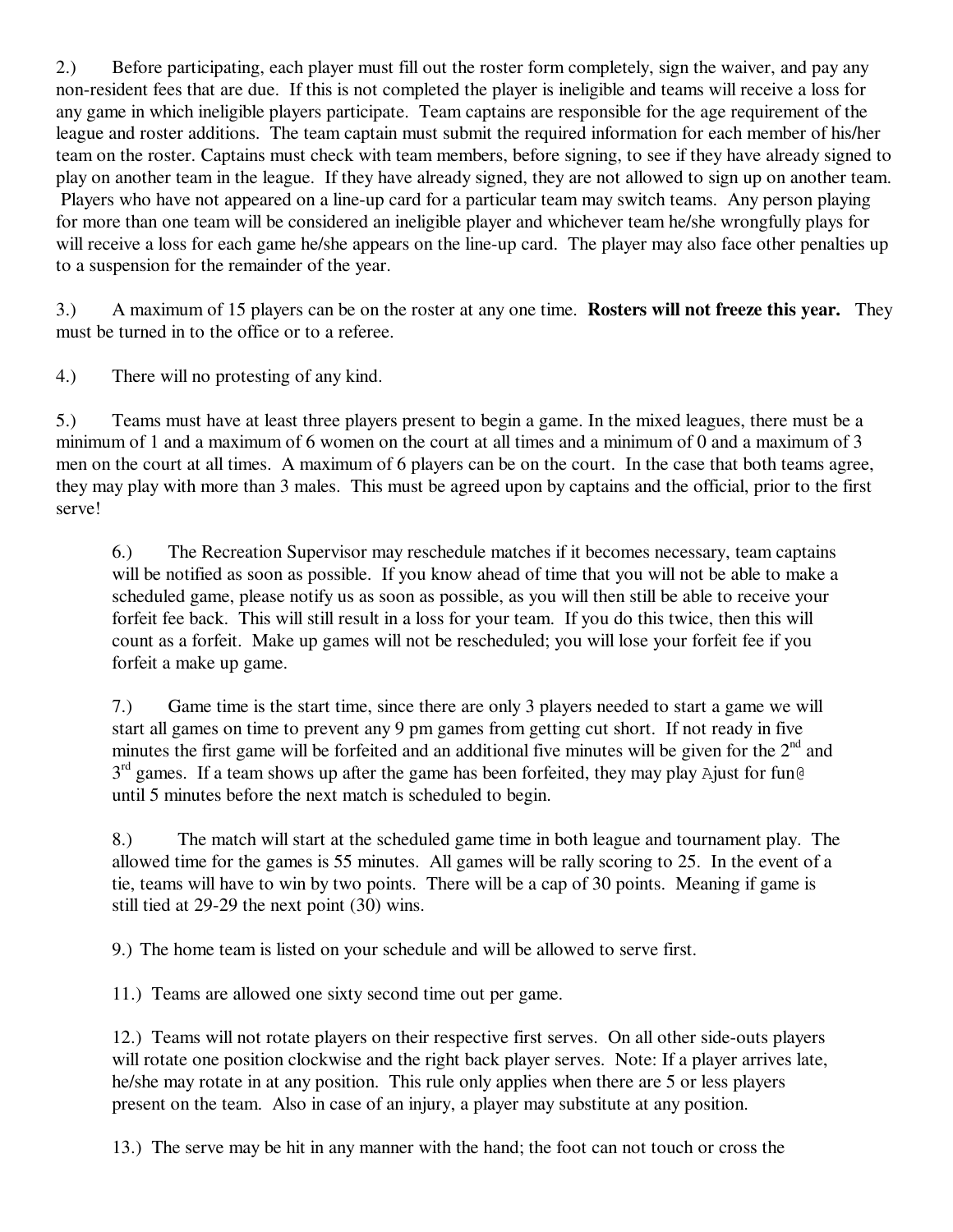service line.

14.) If the ball contacts the net on a serve it will be called a "let serve" (net serve) and the ball will be in play.

15.) A team cannot play the ball more than 3 times before it crosses the net (a block is not a hit).

16.) Any part of the ball touching a boundary is in.

17.) Front line players are permitted to spike and back line players can also provided they leave from behind the 10-foot line.

18.) When blocking a ball the player may reach across the net but must not interfere with a ball being set up by the opposing team. When spiking, the ball must break the plane of the net if coming from the other side.

19.) When playing the ball, there must be immediate impetus given to the ball on contact. Holding, lifting, throwing, and/or carrying the ball are illegal hits and point or side-out will be called.

20.) A replay shall be called when two opponents simultaneously hit the ball out of bounds or when opposing players commit a double foul.

21.) Simultaneous contact of the ball by two parts of a persons body are allowed and considered one hit. When bumping a serve or spike, this is a legal single hit. When two players of the same team contact the ball at the same time it is one play and either can play the next hit when blocking. When opposing players contact the ball simultaneously any player can make the next play which will be considered the first contact by that team. The official makes all judgments.

22.) As a general rule it is illegal for a player to touch the net, interfere with the opponent under the net, or make successive contacts on the ball.

23.) A player may not block, or spike a serve.

24.) A player may cross the center line with his/her feet as long as a part of the foot/feet remain on or above the center line and the player does not interfere with an opponent.

25.) Any ball hitting the ceiling, baskets, rafters, or wires are playable provided the ball does not cross the center line and come back to the original teams' court or hit and go to the other team's court. If it hits on a serve it is a side-out. Baskets attached to walls are out of play.

26.) The black line between courts is out of play--players can not touch, cross, or break the plane of the line at any time before, during, or after playing the ball.

27.) The captain of a team may protest only a ruling call made by the official and must do so before the next serve. The official will make a note of the situation when the protest took place. A written protest must be made by the captain to the Park District office by 5 pm of the following business day. A \$25 fee must be included.